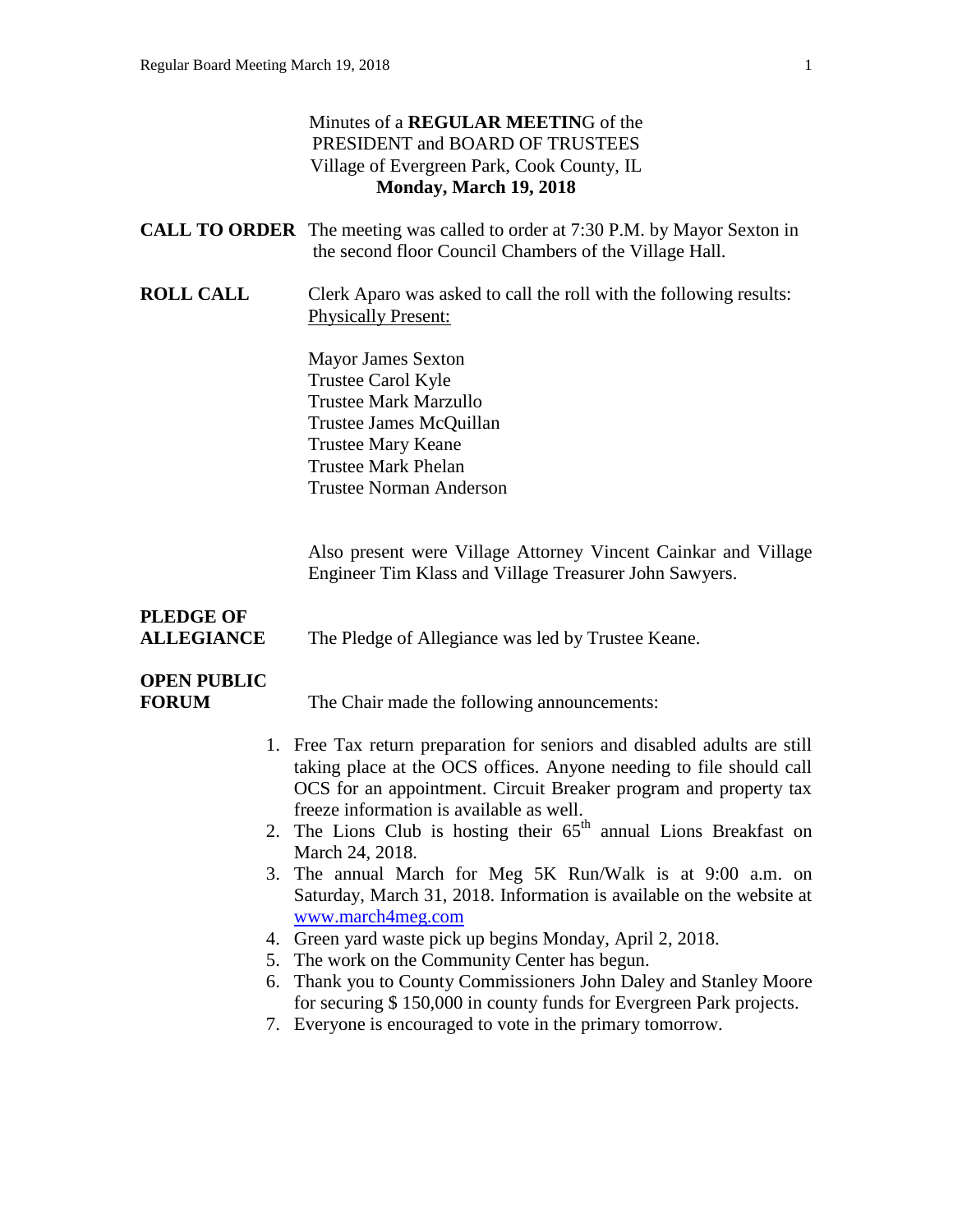# **AUDIENCE**

**COMMENTS** Recurring resident refused to give her address and name. She expressed various concerns including overcrowding of a single family residential home which is a rental property located on the 9300 Block of Spaulding and the numerous vehicles from that home that park in front of her house. She also has a grub issue and now raccoons are tearing up her lawn. The Chair noted all the issues mentioned and assured her the Village will investigate.

> Mr. Pete Zic, 9200 Block of Albany questioned if the Fire and Police Departments are equipped for the opioid poisoning crisis. The Chair assured him they trained and equipped. Mr. Zic also questioned an additional tax he paid at Menards. The Chair explained the County tax is a legitimate tax. It is on certain food items and the proceeds are distributed among the Water Reclamation and the RTA and Metra.

> Mr. John Dwyer, 9300 Block of Richmond requested speed bumps to alleviate speeding vehicles on his block. The Chair stated speed bumps create issues for Fire Trucks and first responders and snow removal. Instead the Chair will send a squad car to monitor the situation and ticket as necessary.

## **REGULAR**

**AGENDA** Motion by Trustee Kyle second by Trustee Phelan to waive the reading of the minutes of the March 5, 2018 Regular Board Meeting of the President and Board of Trustees as presented and passed by unanimous voice vote and so ordered by the Chair.

## **RESOLUTION**

**NO. 10-2018** Motion by Trustee McQuillan second by Trustee Phelan, to approve **Resolution NO. 10-2018** with expenditures of the General Corporate Fund of \$ 457,721.62 and the Water Management Fund in the amount of \$ 352,196.23 and the Capital Improvement Fund, \$18,991.50 and the Street Bond Fund \$ 14,270.00 for a total of \$ 843,178.90. Upon roll call, voting YES: Trustees Kyle, Marzullo, McQuillan, Keane, Anderson and Phelan; voting NO: NONE. The motion was passed and so ordered by the Chair.

## **VILLAGE TREASURER'S**

**REPORT** Motion by Trustee Marzullo second by Trustee Kyle to approve the Village Treasurer's report for **February 2018** for information and file in the amount of \$ 4,940,655.36 in the General Fund and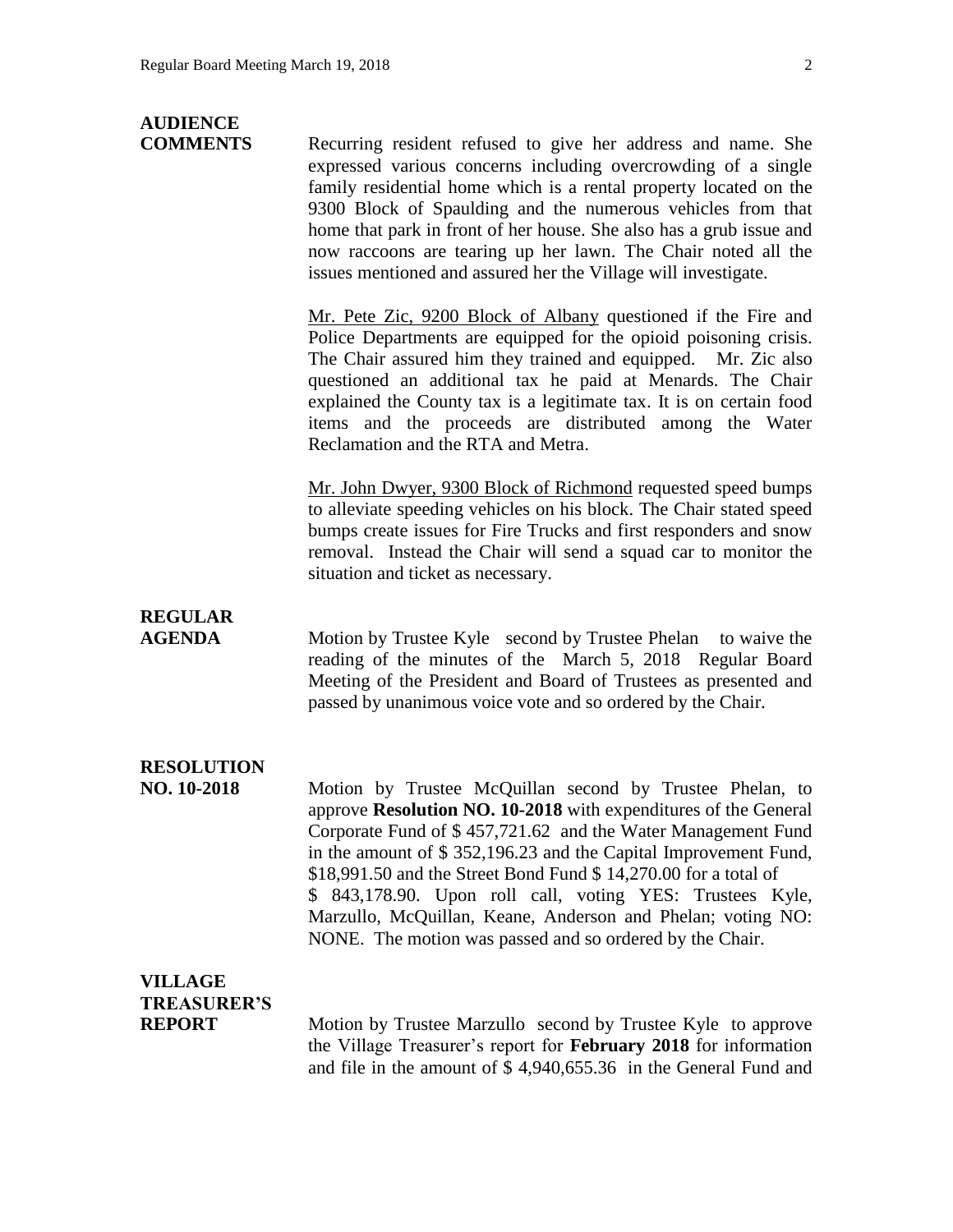\$ 3,893,440.80 in the Sewer and Water Fund. The motion was passed by unanimous voice vote and so ordered by the Chair.

## **BUSINESS CERTIFICATES HOT N JUICY**

**CRAB** Motion by Trustee McQuillan second by Trustee Marzullo to approve the business license application for **HOT N JUICY CRAB** to operate a restaurant for Cajun boiled seafood located at 9642 S. Western Avenue in Evergreen Park. Upon roll call, voting YES: Trustees McQuillan, Keane, Anderson, Phelan, Kyle and Marzullo; voting NO: NONE. The motion was passed and so ordered by the Chair.

## **CHARLIE'S DIAMOND**

**JEWLERS** Motion by Trustee Kyle second by Trustee Marzullo to approve the business regulation certificate for **CHARLIE'S DIAMOND JEWELERS** to operate a retail space for the sale of jewelry at  $3500$  West  $95<sup>th</sup>$  Street (formerly Hair Revolution) in Evergreen Park. Upon roll call, voting YES: Trustees Keane, Anderson, Phelan, Kyle, Marzullo and McQuillan; voting NO: NONE. The motion was passed and so ordered by the Chair.

### **PIRONTI'S**

**DBA/ WOJO'S** Motion by Trustee Kyle second by Trustee Anderson to approve the business regulation certificate for **PIRONTI'S/ DBA WOJO'S** to operate a carry out/ restaurant at 9851 S. Pulaski Avenue in Evergreen Park. Upon roll call, voting YES: Trustees Anderson, Phelan, Kyle, Marzullo, McQuillan and Keane; voting NO: NONE. The motion was passed and so ordered by the Chair.

#### **MICROBLADING STUDIO**

Motion by Trustee Marzullo second by Trustee Kyle to approve the business regulation certificate for **MICROBLADING STUDIO** to operate an eyebrow microblading studio located at 3545 West 99<sup>th</sup> Street in Evergreen Park. Upon roll call, voting YES: Trustees Phelan, Kyle, Marzullo, McQuillan, Keane and Anderson; voting NO: NONE. The motion was passed and so ordered by the Chair

### **OCS ANNUAL**

**REPORT** Mary Ann Carioto Diehl, Director of OCS gave the annual report for OCS. She stated OCS office received over 7,500 phone calls on the main line; averaging 27 calls per day. She stated almost 1,490 seniors and people with disabilities have traveled over 9,618 miles on the OCS senior mini-bus. The meals on wheels program have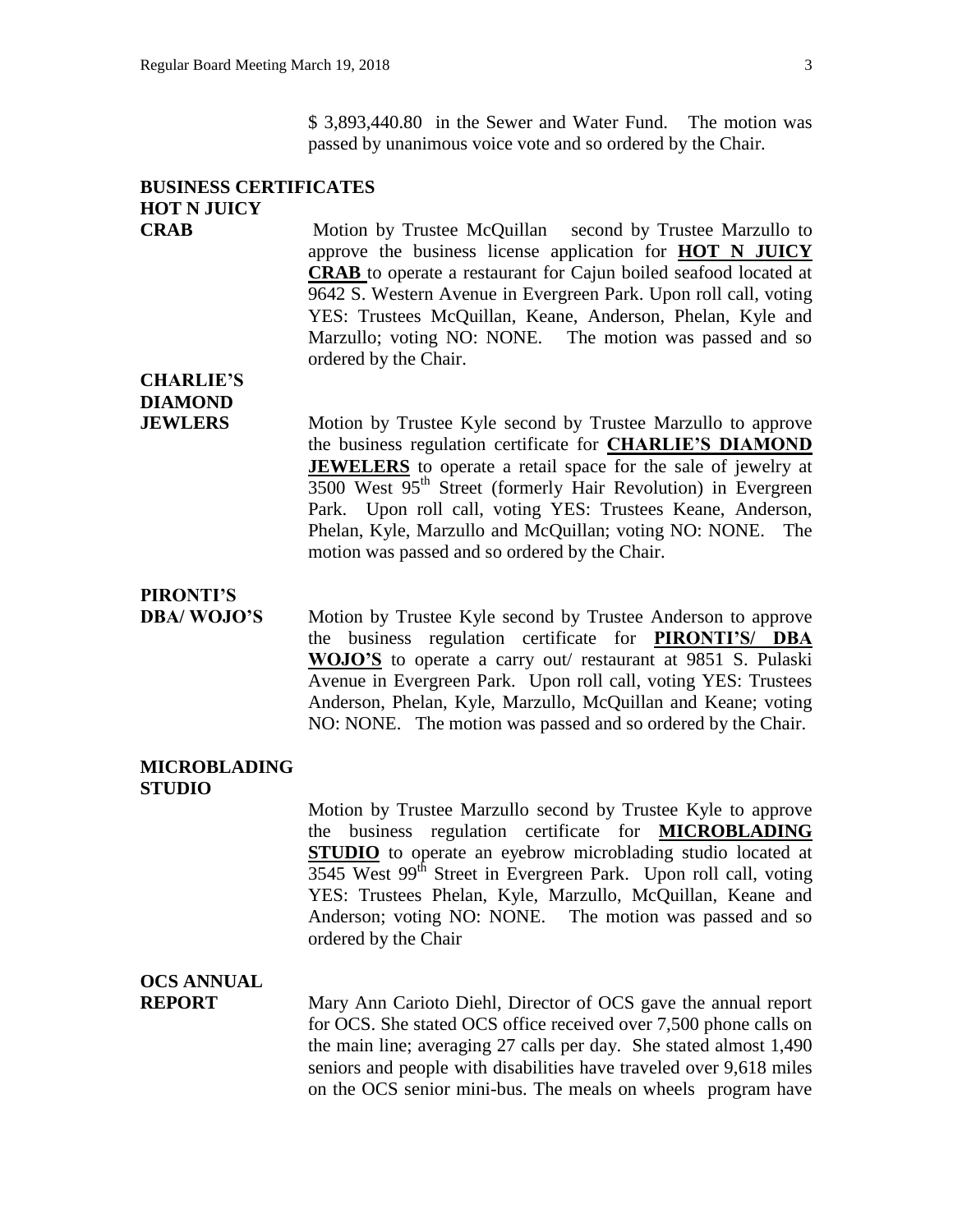served 17,680 meals averaging 34 seniors daily. Little Company of Mary Hospital donated \$5,000 to the Meals program. The loan closet has provided sixty-three (63) residents in 2017. The Village pantry has served 1,474 households and 4,503 individuals.

There were (2) two day trips last year with approximately 100 people traveling with OCS. The Farmer's Market experienced (43) forty –three unique vendors and with attendance of about 450 people per Thursday. Mary Ann noted the 2016 Tax Season done in 2017 resulted in 1,004 electronic returns with over 220 EP residents using the service.

Social services include 104 applications for LIHEAP and 18 for Nicor and 45 applications for emergency assistance. District 124 has joined OCS for craft classes with 25 participants in spring and 13 in the fall. Mary Ann thanked all the volunteers. The Chair commended Mary Ann Diehl and the entire staff of OCS workers and volunteers including Trustees who donate their time at the pantry. Trustee Kyle thanked Mary Ann for all her work and service to the Community.

\*\*\* Clerk's note a complete copy of the report is available on line on our website [www.evergreenpark-ill.com.](http://www.evergreenpark-ill.com/)

#### **2018 BOBCAT PURCHASES**

Motion by Trustee Phelan second by Trustee Marzullo to approve the PW Director's request to purchase one (1) 2018 T650 Bobcat skid steer compact track loaders model # M0271 through the national Joint Powers Alliance at a price of \$51,756. This is a budgeted item. Upon roll call, voting YES: Trustees Kyle, Marzullo, McQuillan, Keane, Anderson and Phelan; voting NO: NONE. The motion was passed as so ordered by the Chair.

**RUN** Motion by Trustee Kyle second by Trustee Keane to approve the request for the 18<sup>th</sup> Annual SXU Cougar 5K Run on September 22, 2018 during St. Xavier's Homecoming weekend. Upon roll call, voting YES: Trustees Marzullo, McQuillan, Keane, Anderson, Phelan and Kyle; voting NO: NONE. The motion was passed as so ordered by the Chair.

## **RESOLUTION**

**SXU COUGAR**

**NO. 3-2018** Motion by Trustee Marzullo second by Trustee Kyle to approve **RESOLUTION NO. 3-2018,"A RESOLUTION OF THE VILLAGE OF EVERGREEN PARK APPROVING A GRANT APPLICATION FOR THE 2018 COOK COUNTY COMMUNITY DEVELOPMENT BLOCK GRANT PROGRAM."** The Grant is for the 2019 CDBG Sewer Lining Program in the amount of \$230,000.00 Upon roll call, voting YES: Trustees McQuillan, Keane, Anderson, Phelan, Kyle and Marzullo;